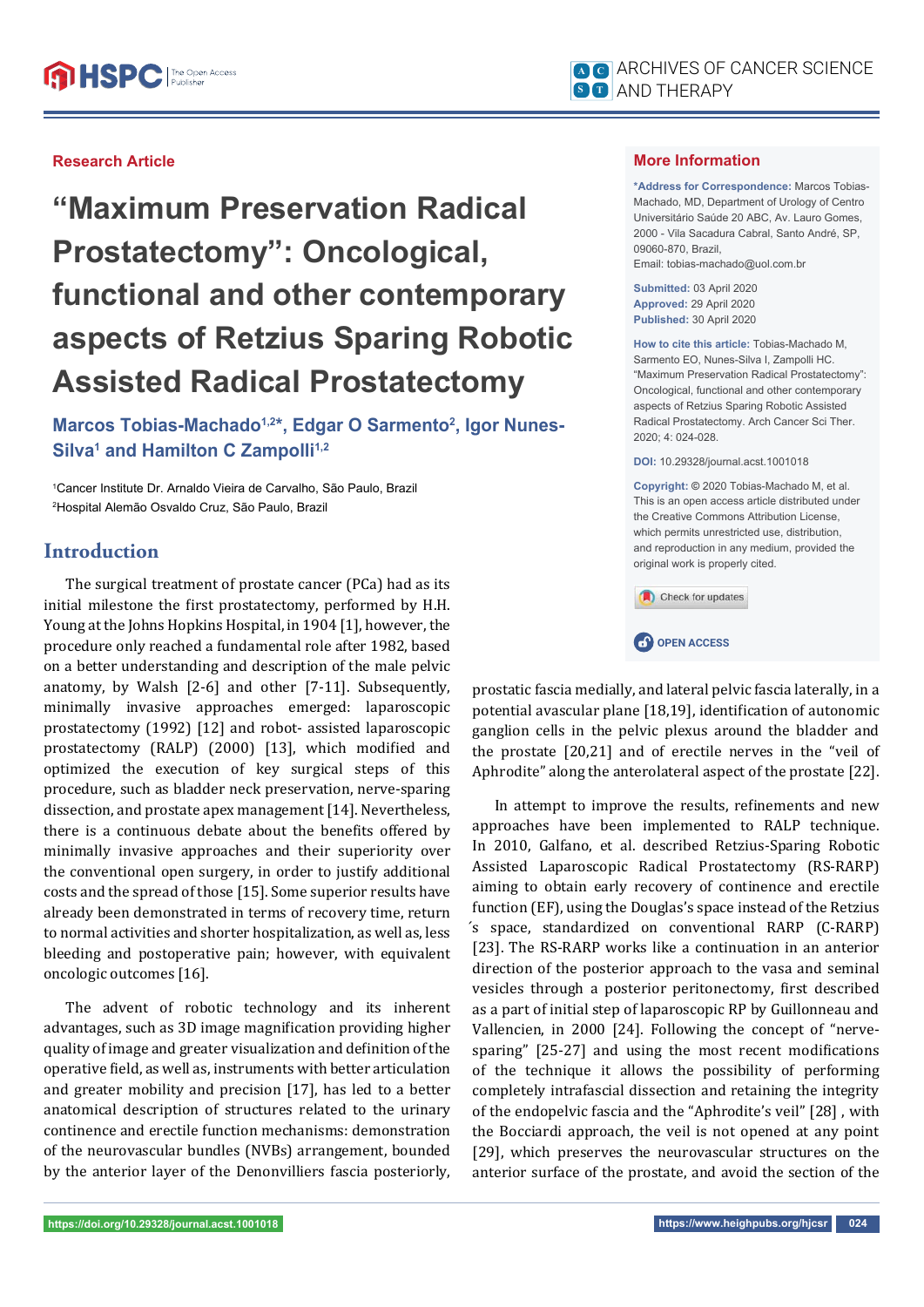puboprostatic ligaments, important for the stability of the the external urinary sphincter. It also maintains the integrity of the dorsal venous plexus (DVP) and the small arteries running through the Santorini plexus, that seem to have an accessorial role in blood supply to the striated sphincter [30,31].

Considering all aspects above described of this technique we called RS-RARP as "maximum preservation RARP" when compared with other techniques that divided support structures to reconstruct after cutting.

The objective of this paper were review results of the contemporary best evidence available reporting further special situations when this tecninique could be interesting.

#### **Best literature data**

Recent systematic reviews have been published by Mukherjee, et al., Eden, et al., Genes, et al., Checcucci, et al., Tai, et al., all of which approaching the best possible scenario - the so desired "pentafecta" [32,33], which consists of:

**Positive surgical margins (PSM):** There have is a controversy regarding if RS-RALP promote higher surgical positive margin rates or not [34,35]. Mukherjee, et al*.* found a not significant trend towards higher positive surgical margins in RS approach, with more PSM rates for T2 than T3 cases – similarly to other studies that have also shown differences between these stages [36,37]. Eden, et al. showed a trend toward a higher apical and radial PSM in RS-RARP cases, but also without significant value [37-39]. Some investigators have advised against performing RS- RARP if the tumor involves the anterior region [28]. On the other hand Genes, et al. and others also did not find significant differences between the two groups [28,30,40-43]. Moreover, one might argue that this difference in PSM rate might be also related to the learning curve associated with the RS approach. Indeed, *Galfano et al.*  showed a statistically significant reduction in PSM rate after 100 procedures performed [30].

Since almost all studies focused on low- and intermediaterisk PCa, there is a gap in reporting the RS approach for the high-risk and locally advanced disease. Nyarangi, et al. published the results of a cohort of 50 men with high-risk PCa treated with RS-RARP, after 1 year of follow-up, and found that this approach is feasible, oncologically safe, associated with few perioperative complications and offers good results regarding recovery of urinary continence but long term oncological outcomes are awaited and the first results from erectile function need to be confirmed [46].

**Biochemical recurrence (BCR):** Mukherjee et al. and Phukan, et al. showed that short term biochemical free survival appears to be similar between the two approaches [40,44,47], but according to Eden, et al. it is impossible given the limited follow-up to comment biochemical recurrence rates [38].

**Early complications:** According to Eden, et al. and other authors, intra- and post-operative complications rates did not show significant differences between RS group and conventional anterior approach [14,28,30,37,38].

Eden, et al. has found a significant decrease in symptomatic urinary tract infection (UTI) rates after RP when a suprapubic catheter was used [38].

Checcucci, et al*.* found similar transfusion rates and no significant difference in terms of estimated blood loss [14,37,38].

**Continence recovery:** Mukherjee, et al. and other authors also found that RS-RARP shows some early continence recovery benefit, with better continence rates at 1 and at 3 months, which is likely to have some clinical relevance [38,47]. Additionally, other papers reported that in comparison to the conventional anterior approach, RS-RARP promoted a significantly faster and higher overall continence recovery immediately after the surgery, at 10 days, 1-2 weeks, 4 weeks, 3, 6 and 12 months after surgery [14,28,34,42,48], and the International Prostate Symptom Score (IPSS) at 3 months after surgery significantly favored the RS group [28]. In contrast, according to Phukan, et al. RS-RARP did not alter 6 and12 month continence rates [40], and a randomized controlled trial concluded that men undergoing C-RARP still reached similar levels of continence at 90 days and beyond [44].

**Erectile function:** Although Phukan, et al*.* have reported similar erectile function rates between both approaches [40], the EF recovery rates of RS-RARP remain unclear [47] and there is a lack of randomized controlled trials comparing both techniques [14,28]. A randomized controlled trial comparing each approach did not show statistically significant difference in erection sufficient for intercourse at 12 months after procedure [42].

**Other caractheristics of RS-RARP:** Extrapolating the pentafecta, other important aspects were analyzed: a further advantage of RS-RARP includes a shorter operating time through the omission of several steps done during C-RARP. Checcucci, et al. showed a statistically significant and shorter operating time with RS-RARP and a significantly shorter console times than did c-RARP [34], but with a questionable clinical significance [14]. Eden, et al. and Genes, et al. published similar operating time for both approaches [28,38]. Similar post-operative hospital stay was found between them [34,37,38].

One author reported that one disadvantage of RS-RARP is that it is more challenging than the conventional technique  $[28]$  but this is not consensual  $[49]$ . The potential difficulties of this approach include a small workspace, no lateral aiming point when dissecting the lateral pedicles of the prostate, an inability to look into the bladder after bladder neck division to check the position of ureteric orifices, and an inverted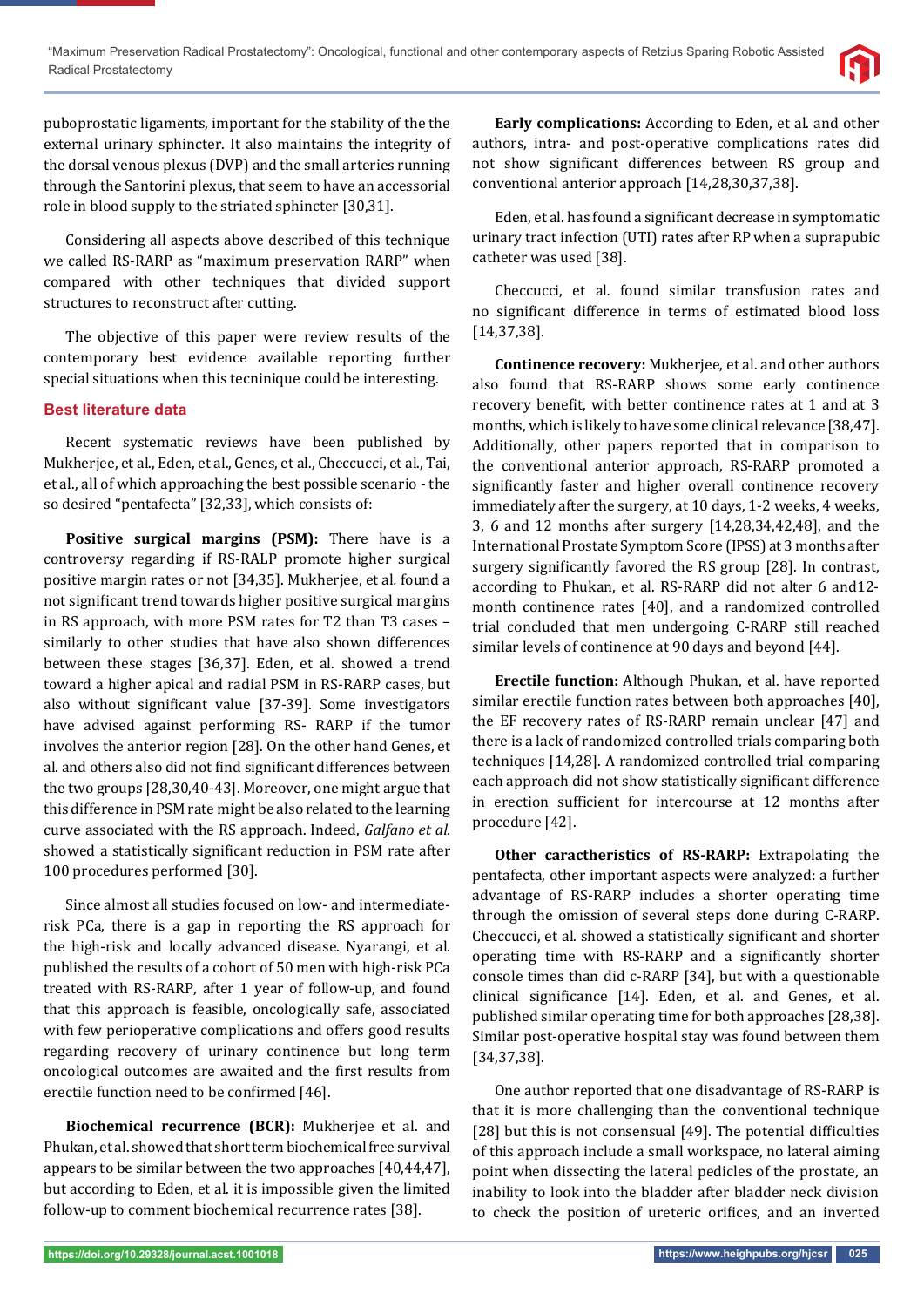

relationship between the bladder and prostate during dissection and reconstruction – large anterior tumors might be better performed by C-RARP [38]. Thus, case selection when starting one's initial experience of RS-RARP is essential to safeguard patients and minimize the inevitable initial increase in operating time [38,48].

Bocciardi had dramatic improvement in PSM rates from his first 100 patients  $(22%)$  to the next 100  $(10%)$ , indicating a prolonged learning curve [30], and Lim reported a significant console time difference between their first and second 25 cases [37].

Another drawback of this technique is that pelvic lymph node dissection (PLND) cannot be performed without new incisions, usually made towards the apex of the triangle formed by the medial umbilical ligament and the vas deferens. These incisions are not closed and suction drains can be placed at the end of the procedure to reduce the risk of lymphocele formation [30,39,43]. Although not statistically significant, it was found that PLND during RS-RARP might be detrimental to early continence outcomes, due to the greater possibility of damage to nerve fibers innervating the pelvic floor [37] but this is not observed clinically due to excellent early recovery of continence obtained.

Although there is no express recommendation for intraoperative frozen biopsy the RS approach allows easier secondary resection of potentially involved NVBs.

In the same way RS-RARP can be of particular benefit to patients who might otherwise be expected more difficult acess as after laparoscopic TEP mesh hernia repair or after renal transplantation. In this particular situations all the steps of the surgery can be done under the mesh/graft without the need to disturb it [38].

Apart from improving the quality of life of a patient, early and superior continence with RS-RALP is likely to have a positive economic impact on individual cost per case and global healthcare services, also decreasing the number of cases requiring surgical correction of urinary incontinence after prostatectomy [14,28,34,40,47,50].

As for erectile function, the results are not well informed and further clinical trials are needed to assess sexual function in this scenario [14,28,40].

RS-RARP is a promising approach and has the potential to become the future of prostate cancer surgery. All reviews unanimously concluded that the literature on RS-RARP has few well designed studies, which represents a natural step during the exploration of a new surgical technique. Future clinical trials preferably with a prospective and multicenter randomized design are required to improve the current evidence regarding this novel approach.

The technological advances have allowed better anatomical understanding and knowledge of radical prostatectomy, allowing modifications to the operative technique and bringing undeniable benefits. Although RS- RARP approach problably require proctoration to achieve proficience, recent paper show that it has proven to be safe and feasible during the learning curve period [51]. As a new technical alternative, long-term oncological outcomes remain unclear and the surgeon must pay attention to own surgical margins and compare with videotapes to improve personal results. In experienced hands since high risk cases can be performed with acceptable results [52].

RS-RARP equivalent results can be obtained with anterior approach by Bordeaux's group [53]. They report a medial preservation of pubovesical arc and control of small branches of dorsal venous complex at bladder neck, no traction dissection of neurovascular bundle (DVC) and preservation major DVC(51). More recently others described some variations easier to reproduce with similar results.

As a new frontier a preliminary report 7 cases utilizing single port (SP) to perform RS-RARP with success [54].

## **Conclusion**

The concept of maximum preservation rather than section and reconstruction seems to offer faster recovery and excellent preliminary results. As functional results after 1year of RS-RARP are really impressive, long-term outcome data are required to determine whether this approach had oncological equivalence similar to other variations of RARP.

# **References**

1. Young HH. The early diagnosis and radical cure of carcinoma of the prostate - being a study of 40 cases and presentation of a radical operation which was carried out in four cases. 1905. J Urol. 2002;168: 914-921.

**PubMed:** https://www.ncbi.nlm.nih.gov/pubmed/12187190

- 2. Walsh PC, Jewett AJ. Radical surgery for prostatic cancer. Cancer 1980; 45: 1906-19011. **PubMed:** https://www.ncbi.nlm.nih.gov/pubmed/29603168
- 3. Walsh PC, Lepor H, Eggleston JC. Radical prostatectomy with preservation of sexual function: anatomical and pathological considerations. Prostate. 1983; 4: 473–485. **PubMed:** https://www.ncbi.nlm.nih.gov/pubmed/6889192
- 4. Walsh PC, Mostwin JL. Radical prostatectomy and cystoprostatectomy with preservation of potency. Results using a new nerve-sparing technique. Br J Urol. 1984; 56: 694– 697. **PubMed:** https://www.ncbi.nlm.nih.gov/pubmed/6534493
- 5. Walsh PC. Radical prostatectomy, preservation of sexual function, cancer control. The controversy. Urol Clin North Am. 1987; 14: 663– 673. **PubMed:** https://www.ncbi.nlm.nih.gov/pubmed/3314061
- 6. Walsh PC. Nerve sparing radical prostatectomy for early stage prostate cancer. Semin Oncol. 1988; 15: 351–358. **PubMed:** https://www.ncbi.nlm.nih.gov/pubmed/3406755
- 7. Stenzl A, Colleselli K, Poisel S, Feichtinger H, Pontasch H, et al. Rationale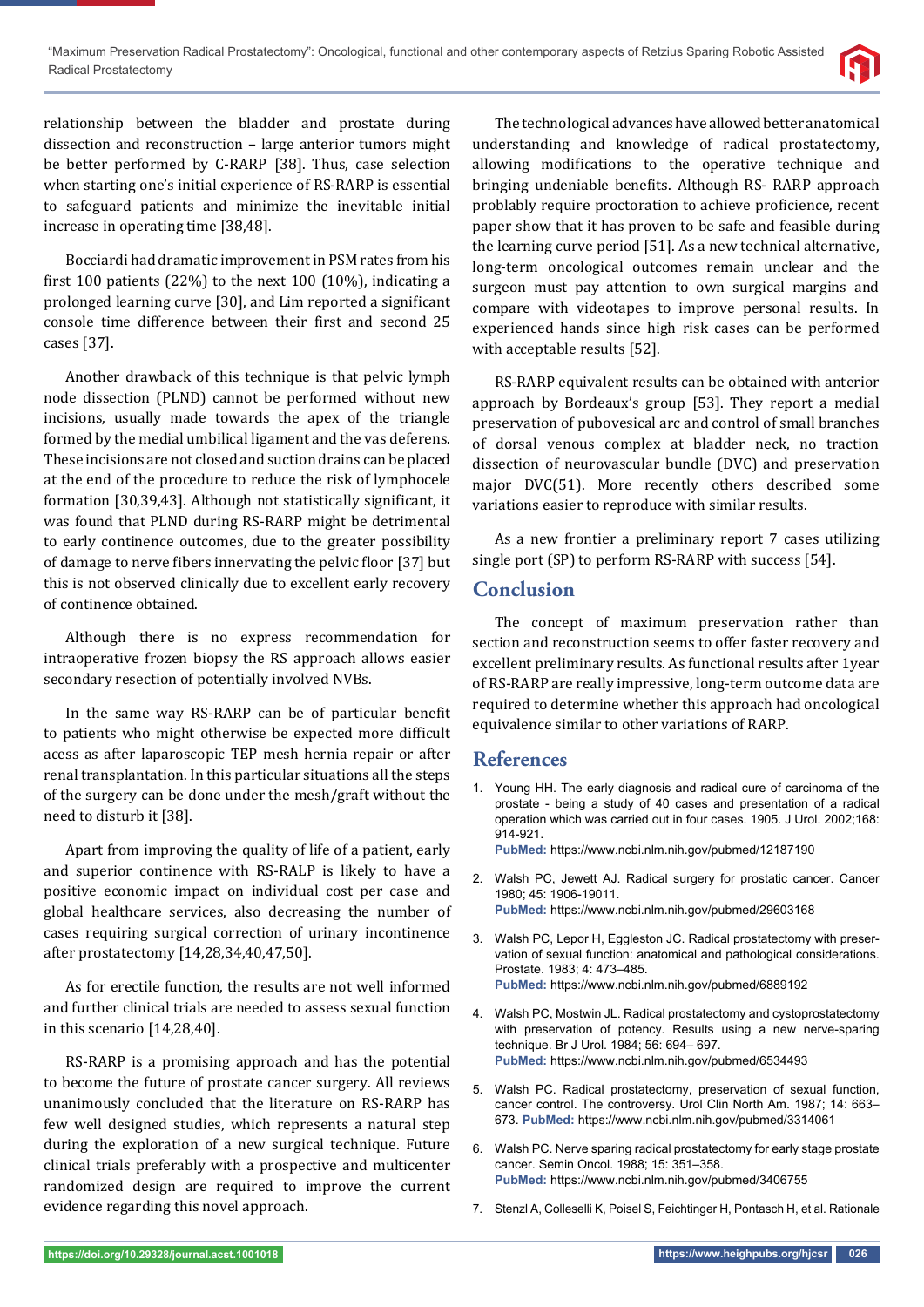

and technique of nerve sparing radical cystectomy before an orthotopic neobladder procedure in women. J Urol. 1995; 154: 2044–2049. **PubMed:** https://www.ncbi.nlm.nih.gov/pubmed/7500455

- 8. Steiner M. Continence preserving anatomic radical prostatectomy. Urology. 2000; 55: 427–435.
- 9. Myers RP. Practical surgical anatomy for radical prostatectomy. Urol Clin North Am. 2001; 28: 473–490. **PubMed:** https://www.ncbi.nlm.nih.gov/pubmed/11590807
- 10. Huland H. Morphologic principles for radical prostatectomy. Urologe A. 1991; 30: 361–368. **PubMed:** https://www.ncbi.nlm.nih.gov/pubmed/1771716
- 11. Huland H, Noldus J. An easy and safe approach to separating Denonvilliers' fascia from rectum during radical retropubic prostatectomy. J Urol. 1999; 161: 1533–1534. **PubMed:** https://www.ncbi.nlm.nih.gov/pubmed/10210390
- 12. Schuessler WW, Schulam PG, Clayman RV, Kavoussi LR. Laparoscopic radical prostatectomy: initial short-term experience. Urology. 1997; 50: 854-8547. **PubMed:** https://www.ncbi.nlm.nih.gov/pubmed/9426713
- 13. Binder J, Kramer W. Robotically-assisted laparoscopic radical prostatectomy. BJU Int. 2001; 87: 408-410. **PubMed:** https://www.ncbi.nlm.nih.gov/pubmed/11251539
- 14. Checcucci E, Veccia A, Fiori C, Amparore D, Manfred M, et al. Retzius-sparing robot-assisted radical prostatectomy vs the standard approach: a systematic review and analysis of comparative outcomes. BJU Int. 2019; 125: 8-16. **PubMed:** https://www.ncbi.nlm.nih.gov/pubmed/31373142
- 15. Kim SP, Boorjian SA, Shah ND, Weight CJ, Tilburt JC, et al. Disparities in access to hospitals with robotic surgery for patients with prostate cancer undergoing radical prostatectomy. J Urol. 2013; 189: 514–520. **PubMed:** https://www.ncbi.nlm.nih.gov/pubmed/23253307
- 16. Rassweiler J, Seemann O, Schulze M, Teber D, Hatzinger M, et al. Laparoscopic versus open radical prostatectomy: a comparative study at a single institution. J Urol. 2003; 169: 1689–1693. **PubMed:** https://www.ncbi.nlm.nih.gov/pubmed/12686809
- 17. Asimakopoulos AD, Miano R, Galfano A, Bocciardi AM, Vespasiani G, et al. Retzius-sparing robot-assisted laparoscopic radical prostatectomy: Critical appraisal of the anatomic landmarks for a complete intrafascial approach. Clin Anat. 2015; 28: 896-902. **PubMed:** https://www.ncbi.nlm.nih.gov/pubmed/26194970
- 18. Walz J, Burnett AL, Costello AJ, Eastham JA, Graefen M, et al. A critical analysis of the current knowledge of surgical anatomy related to optimization of cancer control and preservation of continence and erection in candidates for radical prostatectomy. Eur Urol. 2010; 57: 179–192.

**PubMed:** https://www.ncbi.nlm.nih.gov/pubmed/19931974

- 19. Tewari A, Takenaka A, Mtui E, et al. The proximal neurovascular plate and the trizonal neural architecture around the prostate gland: importance in the athermal robotic technique of nerve sparing prostatectomy. BJU Int. 2006; 98: 314–323. **PubMed:** https://www.ncbi.nlm.nih.gov/pubmed/16879671
- 20. Tewari A, Peabody JO, Fischer M, Sarle R, Vallancien G, et al. An operative and anatomic study to help in nerve sparing during laparoscopic and robotic radical prostatectomy. Eur Urol 2003; 43: 444–454.

**PubMed:** https://www.ncbi.nlm.nih.gov/pubmed/12705985

21. Takenaka A, Kawada M, Murakami G, Hisasue S, Tsukamoto T, et al. Inter individual variation in distribution of extramural ganglion cells in the male pelvis: a semi- quantitative and immu-nohistochemical study concerning nerve-sparing pelvic surgery. Eur Urol. 2005; 48: 46–52.

- 22. Savera AT, Kaul S, Badani K, Stark AT, Shah NL, et al. Robotic radical prostatectomy with the "veil of Aphrodite" technique: histologic evidence of enhanced nerve sparing. Eur Urol. 2006; 49: 1065–1074. **PubMed:** https://www.ncbi.nlm.nih.gov/pubmed/16597485
- 23. Galfano A, Ascione A, Grimaldi S, Petralia G, Strada E, et al. A New Anatomic Approach for Robot-Assisted Laparoscopic Prostatectomy: A Feasibility Study for Completely Intrafascial Surgery. European Urology. 2010; 58: 457-461. **PubMed:** https://www.ncbi.nlm.nih.gov/pubmed/20566236
- 24. Guillonneau B, Vallancian G. Laparoscopic radical prostatectomy: the Montsouris technique. J Urol. 2000; 163: 1643–1649. **PubMed:** https://www.ncbi.nlm.nih.gov/pubmed/10799152
- 25. Coughlin G, Dangle PP, Palmer KJ, Samavedi S, Patel VR. Athermal early retrograde release of the neurovascular bundle during nervesparing robotic-assisted laparoscopic radical prostatectomy. J Robotic Surg. 2009; 3: 13–17. **PubMed:** https://www.ncbi.nlm.nih.gov/pubmed/27628447
- 26. Patel VR Schatloff O, Chauhan S, Sivaraman A, Valero R, et al. The role of the prostatic vasculature as a landmark for nerve sparing during robot-assisted radical prostatectomy. Eur Urol. 2012; 61: 571– 576. **PubMed:** https://www.ncbi.nlm.nih.gov/pubmed/22225830
- 27. Patel VR, Shah K, Palmer KJ, Thaly R, Coughlin G. Robotic-assisted laparoscopic radical prostatectomy: a report of the current state. Expert Rev Anticancer Ther. 2007; 7: 1269- 1278. **PubMed:** https://www.ncbi.nlm.nih.gov/pubmed/17892427
- 28. Genes WP, Bicudo MC, Machado PM, Auad PR, Pacheco LE, et al. Retzius Sparing (RS) Robotic Assisted Radical Prostatectomy (RARP) and Retzius Space Reconstruction T echnique after RARP Improve Urinary Continence Compared to Conventional RARP (C-RARP): Systematic Review and Metanalysis Int Arch Urol Complic 2019; 5: 065.
- 29. Galfano A, Ascione A, Grimaldi S, Petralia G, Strada E, et al. A new anatomic approach for robot-assisted laparoscopic prostatectomy: A feasibility study for completely intrafascial surgery. Eur Urol. 2019; 58: 457-461.
	- **PubMed:** https://www.ncbi.nlm.nih.gov/pubmed/20566236
- 30. Galfano A, Di Trapani D, Sozzi F, Strada E, Petralia G, et al. Beyond the learning curve of the retzius-sparing approach for robot-assisted laparoscopic radical prostatectomy: Oncologic and functional results of the first 200 patients with ≥1 Year of follow- up. Eur Urol. 2019; 64: 974-980.

**PubMed:** https://www.ncbi.nlm.nih.gov/pubmed/23856036

31. de Carvalho PA, Barbosa JABA, Guglielmetti GB, Cordeiro MD, Rocco B, et al. Retrograde Release of the Neurovascular Bundle with Preservation of Dorsal Venous Complex During Robot-assisted Radical Prostatectomy: Optimizing Functional Outcomes. Eur Urol. 2020; 77: 628-635.

**PubMed:** https://www.ncbi.nlm.nih.gov/pubmed/30041833

- 32. Patel VR, Sivaraman A, Coelho RF, Chauhan S, Palmer KJ, et al. Pentafecta: a new concept for reporting outcomes of robot-assisted laparoscopic radical pros-tatectomy. Eur Urol. 2011; 59: 702–707. **PubMed:** https://www.ncbi.nlm.nih.gov/pubmed/21296482
- 33. Patel VR, Abdul-Muhsin HM, Schatloff O, Coelho RF, Valero R, et al. Critical review of "pentafecta" outcomes after robot-assisted laparoscopic prostatectomy in high-volume centres. BJU Int. 2011; 108: 1007-1017. **PubMed:** https://www.ncbi.nlm.nih.gov/pubmed/21917104
- 34. Tai TE, Wu CC, Kang YN, Wu JC. Effects of Retzius sparing on robot assisted laparoscopic prostatectomy: a systematic review with metaanalysis. Surg Endosc. 2019. **PubMed:** https://www.ncbi.nlm.nih.gov/pubmed/31617093